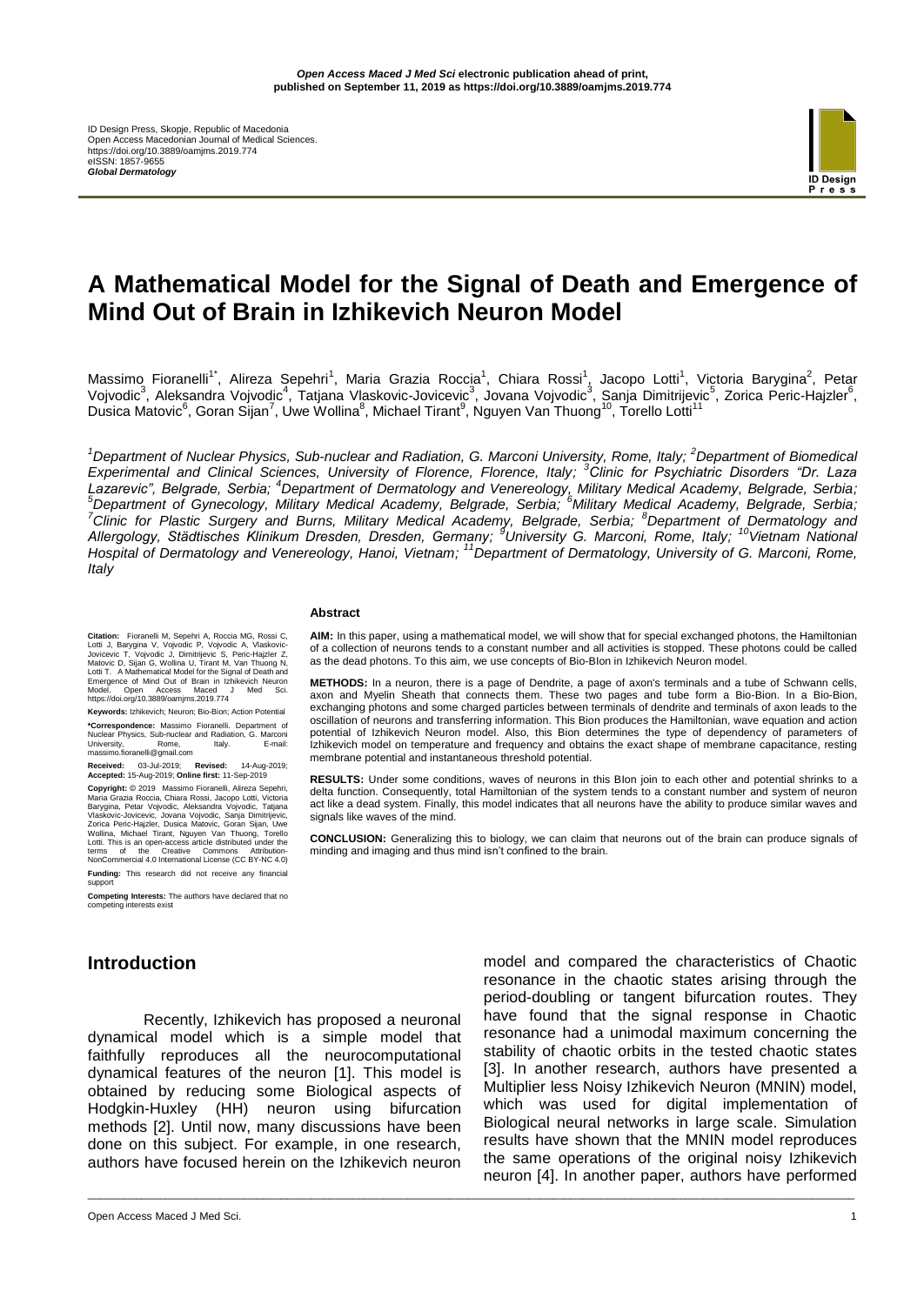numerical simulations of synaptically coupled Izhikevich networks under the effect of general non-Gaussian Lvy noise. Firing dynamics of an all-to-all coupled Izhikevich network and two excitatory coupled Izhikevich networks with differing adaptation properties have been studied in response to applied Lvy noise [5]. And in one of newest works, authors have considered the effect of synaptic interaction (electrical and chemical) as well as structural connectivity on synchronisation transition in network models of Izhikevich neurons which spike regularly with beta rhythms. They have found a wide range of behaviour including continuous transition, explosive transition, as well as lack of global order [6].

In this paper, we show that in an Izhikevich Neuron model, neurons join to each other and build a stable system. In some conditions, exchanged photons between neurons join to each other produce a constant Hamiltonian. This leads to a stop in transferring information and the death of the system. To this aim, we show that a neuron has a structure similar to Bio-BIons. These Bio-BIons are formed from a page of Dendrite, a page of axon's terminals and a tube of Schwann cells, axon and Myelin Sheath that connects them. Previously, it has been shown that exchanged photons between sheets of a graphene system could produce a nano-Bion [7]. The same Bion can emerge along neurons. Hamiltonian, action potential and wave equation in this Bio-Bion is very similar to an action potential and wave equation in Izhikevich Neuron model. We also use the concepts in [8] and propose a new temperature model for oscillating neurons. For some temperatures and rotating velocity, total potential tends to delta function and system is dead. We can save the system by removing some neurons. For example, in a body, we can remove neurons of the brain and prevention of death. In these conditions, neurons of the spinal cord do tasks of brain-like minding.



*Figure 1: Similarity between the structure of a neuron and a Bio-BIon*

The outline of the paper is as follows. In section II, we will construct c in a Bio-Bion. In section III, we will consider the dependency of Izhikevich parameters on temperature and frequency. In section IV, we will consider the origin of waves of death in the Izhikevich model. In section V, we will discuss the results of experiments on birds. We also show that

\_\_\_\_\_\_\_\_\_\_\_\_\_\_\_\_\_\_\_\_\_\_\_\_\_\_\_\_\_\_\_\_\_\_\_\_\_\_\_\_\_\_\_\_\_\_\_\_\_\_\_\_\_\_\_\_\_\_\_\_\_\_\_\_\_\_\_\_\_\_\_\_\_\_\_\_\_\_\_\_\_\_\_\_\_\_\_\_\_\_\_\_\_\_\_\_\_\_\_\_\_\_\_\_\_\_\_\_\_\_\_\_\_\_\_\_\_\_\_\_\_\_\_\_\_\_\_

birds without a brain can continue minding. The last section is devoted to conclusions.

# *Constructing the Izhikevich Neuron Model in Bio-Bion*

The Izhikevich Neuron model which reproduce spiking and bursting behaviour of many known types of neurons are described by the pair of the differential equation:

$$
C\frac{dV}{dt} = k(V - V_r)(V - V_t) - DU + S
$$
  

$$
\frac{dU}{dt} = a[b(V - V_r) - U]
$$
 (1)

where t is time, *C* is membrane capacitor, *V* is membrane potential, *Vr* is the resting membrane potential, V is the instantaneous threshold potential, *U* is the recovery variable, *S* is stimulus (synaptic: excitatory or inhibitory, external, noise) and *a, b, D* are some constants.

To consider the rotating neuron, we specialise to an embedding of the neuron world volume in Minkowski space-time with metric [9];

$$
ds^{2} = -dt^{2} + dr^{2} + r^{2} \Big( d\theta^{2} + sin^{2}\theta d\phi^{2} \Big) + \sum_{i=1}^{6} dx_{i}^{2}
$$
 (2)

Without background fluxes. Here, *t* is time, *r* is the radius of the page of Dendrite and *θ* is the angle of rotation. When neurons oscillate with frequency ω, a rotating velocity emerges, and this velocity produces an acceleration (*a*). We can write:

$$
a = l_0 \omega^2 \tag{3}
$$

In this case, the relation between the world volume coordinates of the rotating neuron (*τ, σ*) and the coordinates of Minkowski space-time (*t, r*) are [9];

$$
at = e^{a\sigma}\sinh(a\tau) \quad ar = e^{a\sigma}\cosh(a\tau) \tag{4}
$$

where  $a$  is the acceleration of rotating neuron. We can suppose that the coordinate along the separation distance between Dndrite and axon's terminals  $(x^4 = z)$  depends on the  $r = \pm \frac{1}{2}e^{\pm a\sigma}\cosh(a\tau)$  and by using equations (4), rewrite equations (2) as [9];

$$
\begin{split} ds_I^2 &= -dt^2 + \Big(1 + \big(\frac{dz}{dr}\big)^2\Big)dr^2 + r^2\Big(d\theta^2 + sin^2\theta d\phi^2\Big) + \sum_{i=1}^5 dx_i^2 = \\ & \Big(e^{2a\sigma} + \frac{1}{\sinh^2(a\tau)}\big(\frac{dz}{d\tau}\big)^2\Big)dr^2 - \Big(e^{2a\sigma} + \frac{1}{\cosh^2(a\tau)}\big(\frac{dz}{d\sigma}\big)^2\Big)d\sigma^2 + \\ & \frac{1}{\sinh(a\tau)}\cosh(a\tau)\Big(\frac{dz}{d\tau}\frac{dz}{d\sigma}\Big)d\tau d\sigma + \Big(\frac{1}{a}e^{a\sigma}\cosh(a\tau)\Big)^2\Big(d\theta^2 + sin^2\theta d\phi^2\Big) + \sum_{i=1}^5 dx_i^2 \quad (5) \\ & \text{w, we can replace acceleration with it's equivalent temperature. Previously, it has been} \end{split}
$$

No shown that temperature has the below relation with acceleration [9]:

$$
v = a\tau
$$
  
\n
$$
\rightarrow T = \frac{T_0}{\sqrt{1 - \frac{v^2}{c^2}}} = \frac{T_0}{\sqrt{1 - \frac{|ar|^2}{c^2}}}
$$
  
\n
$$
v = a\tau = c\sqrt{1 - \frac{T_0^2}{T^2}}
$$
\n(6)

Where *T* is the temperature of the BIon and T0 is the critical temperature. However, this relation is questionable. Based on this relation, the superconductivity phenomena depend on the system velocity!! You can move a system with special velocities to reduce its temperature to the less than of its critical temperature, and then the system shows superconductivity by itself!! It means that a physical phenomenon (superconductivity) depends on the system velocity, a result in direct conflict with the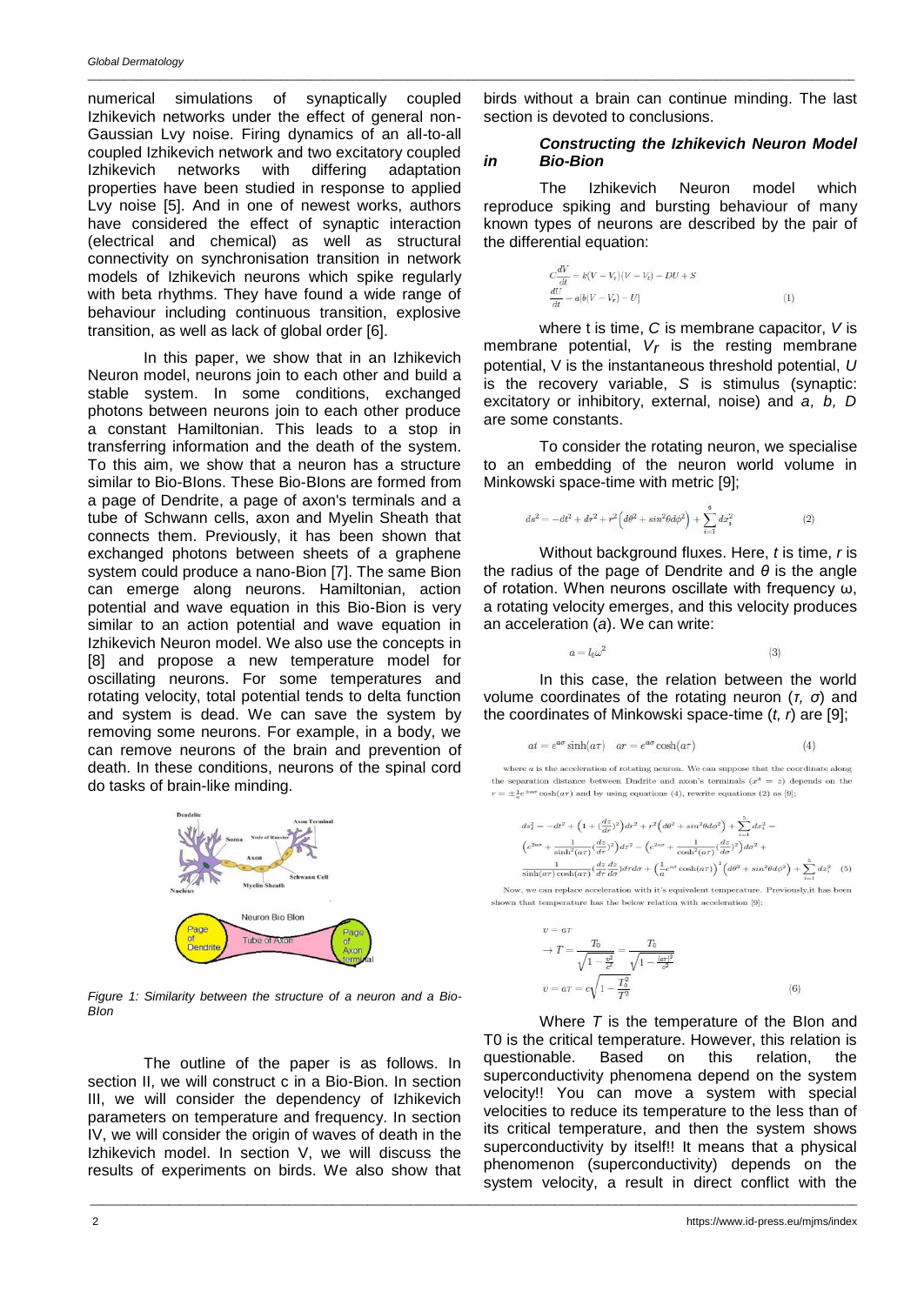relativity law claiming that the physical laws are independent of the observer velocity. This relativistic relation for temperature is not a true relation, and in fact, the temperature's relation depends on the thermocouple apparatus used. A true thermocouple rejects this definition of temperature (For example, see [8], [10], [11]). Thus, to obtain a true relation between temperature and acceleration, we use concepts of BIon:

$$
dM_{I-A/B} = T_{I-A/B} dS_{I-A/B} \to T_{I-A/B} = \frac{dM_{I-A/B}}{dS_{I-A/B}} \tag{7}
$$

Previously, thermo-dynamical parameters have been obtained in [12]:

$$
\begin{split} dM_{I-A} & = \frac{dM_{I-A}}{dz_{I-A}}dz_{I-A} \\ d z_{I-A} & = dz_{II-B} \simeq \left(e^{-4a\sigma} \sinh^2(a\tau) \cosh^2(a\tau)\right) \times \\ & \left(\frac{F_{DBI,I,A}(\tau,\sigma)\left(\frac{F_{DBI,I,A}(\tau,\sigma)}{F_{DBI,I,A}(\tau,\sigma)} - e^{-4a(\sigma-\sigma_0)} \frac{\cosh^2(a\tau_0)}{\cosh^2(a\tau)}\right)^{-\frac{1}{2}}} {F_{DBI,I,A}(\tau_0,\sigma)\left(\frac{F_{DBI,I,A}(\tau,\sigma)}{F_{DBI,I,A}(\tau_0,\sigma)} - e^{-4a(\sigma-\sigma_0)} \frac{\cosh^2(a\tau_0)}{\cosh^2(a\tau)}\right)^{-\frac{1}{2}}} - \frac{\sinh^2(a\tau_0)}{\sinh^2(a\tau)}\right)^{-\frac{1}{2}} \\ \frac{dM_{I-A}}{dz} & = \frac{dM_{II-B}}{dz} = \frac{4T_{D,I}^2}{\pi I_{0,I-A}^4} \frac{F_{DBI,I,A}(\sigma,\tau)\left(\frac{1}{a}e^{a\sigma} \cosh(a\tau)\right)^2 \left(\sinh^2(a\tau) + \cosh^2(a\tau)\right)}{\sqrt{F_{DBI,I,A}^2(\sigma,\tau) - F_{DBI,I,A}^2(\sigma,\tau)}} \times \\ d \cosh^4\alpha_{I-A} \\ d S_{I-A} & = d S_{II-B} = \frac{4T_{D,I}^2}{\pi I_{0,I-A}^2} \frac{F_{DBI,I,A}(\sigma,\tau)\left(\frac{1}{a}e^{a\sigma} \cosh(a\tau)\right)^2 \left(\sinh^2(a\tau) + \cosh^2(a\tau)\right)}{\sqrt{F_{DBI,I,A}^2(\sigma,\tau) - F_{DBI,I,A}^2(\sigma,\tau)}} \times \\ \frac{4}{\cosh^4\alpha_{I-A}} \end{split} \eqno{(8)}
$$

using relation (8) in relation (7), we can obtain an explicit form of temperature in an accelerating neuron:

$$
T_{I-A} = T_{0,I-A} \left( 4 \cosh^2 \alpha_{I-A} + 1 \right) \times
$$
  
\n
$$
\left( e^{-4a\sigma} \sinh^2(a\tau) \cosh^2(a\tau) \right) \times
$$
  
\n
$$
\left( \frac{F_{DBI,I,A}(\tau,\sigma) \left( \frac{F_{DBI,I,A}(\tau,\sigma)}{F_{DBI,I,A}(\tau,\sigma)} - e^{-4a(\sigma-\sigma_0)} \frac{\cosh^2(a\tau)}{\cosh^2(a\tau)} \right)^{-\frac{1}{2}}}{F_{DBI,I,A}(\tau_0,\sigma) \left( \frac{F_{DBI,I,A}(\tau,\sigma,\sigma)}{F_{DBI,I,A}(\tau_0,\sigma_0)} - e^{-4a(\sigma-\sigma_0)} \frac{\cosh^2(a\tau)}{\cosh^2(a\tau)} \right)^{-\frac{1}{2}}} - \frac{\sinh^2(a\tau)}{\sinh^2(a\tau)} \right)^{\frac{1}{2}} \tag{9}
$$

Above equations show the explicit relation between temperatures and acceleration in a neuron. However, to obtain the relation between temperature and rotating velocity, we should take a derivation of the above equations, put (*ω =*  $\frac{uv}{dt}$ ) and obtain the below relation:

$$
a \sim 2\pi T = \frac{T_0 l n^{-1} [1 - \frac{\omega^2}{\omega_0^2}]}{[1 - \frac{\omega^2}{\omega_0^2}]^{\frac{1}{4}}} \tag{10}
$$

where  $T_0$  is the temperature of non-rotating neuron and  $\omega$  is the frequency. Also,  $\omega_0$  is the upper limit frequency of neurons. Substituting equation (10) in equations (5), we obtain:







Above metrics correspond to thermal rotating neurons. These metrics depend on the temperature and rotating velocity of neurons. To obtain the spectrum of the rotating neuron, we should obtain the action. To this aim, we will use of the concept of BIon model for in [7]. For flat space-time, the action of a neuron is [9]:

$$
S = -T_{tri} \int d^3 \sigma \sqrt{\eta^{ab} g_{MN} \partial_a X^M \partial_b X^N + 2\pi l_s^2 G(F))}
$$
  
\n
$$
G = (\sum_{n=1}^N \frac{1}{n!} (-\frac{F_1...F_n}{\beta^2}))
$$
  
\n
$$
F = F_{\mu\nu} F^{\mu\nu} \quad F_{\mu\nu} = \partial_\mu A_\nu - \partial_\nu A_\mu
$$
\n(12)

where  $g_{\scriptscriptstyle{MN}}$  is the background metric,  $\mathsf{X}^{\scriptscriptstyle{M}}(\sigma^{\scriptscriptstyle{a}})$ 's are scalar fields, *N* is number of exchanged photons between Dendrite and axon, *σ <sup>a</sup>* 's are the neuron coordinates,  $a, b = 0, 1, ..., 3$  are world-volume indices of rotating neuron and  $M$ ,  $N = 0, 1, ..., 10$  are neuron dimensional spacetime indices. Also, *G* is the nonlinear field [9], and *A* is the photon which exchanges between Dendrite and axon. With the metric of equation (11), the action (12) should be rewritten as:

$$
\begin{split} S_{I,end1}=&-\int dt \int_{\sigma_0}^{\infty} d\sigma \Big(\frac{\frac{r_0! \kappa^{-1} [1-\frac{\omega^2}{\sigma_0^2}]}{ (1-\frac{\omega^2}{\omega_0^2})^{\frac{1}{4}}}\sigma \cosh(\frac{T_0! n^{-1} [1-\frac{\omega^2}{\omega_0^2}]}{[1-\frac{\omega^2}{\omega_0^2}]^{\frac{1}{4}}} \tau)\Big)^2 \times \\ &\left(\sinh^2(\frac{T_0! n^{-1} [1-\frac{\omega^2}{\omega_0^2}]}{[1-\frac{\omega^2}{\omega_0^2}]^{\frac{1}{4}}}\tau) + cosh^2(\frac{T_0! n^{-1} [1-\frac{\omega^2}{\omega_0^2}]}{[1-\frac{\omega^2}{\omega_0^2}]^{\frac{1}{4}}} \tau)\right) \times \\ &\frac{e^{-\frac{7 b \kappa^{-1} [t-\frac{\omega^2}{\omega_0^2} }{[1-\frac{\omega^2}{\omega_0^2}]^{\frac{1}{4}}}\sigma}}{[1+\frac{e^{-\frac{7 b \kappa^{-1} [t-\frac{\omega^2}{\omega_0^2}]}{[1-\frac{\omega^2}{\omega_0^2}]^{\frac{1}{4}}}}\sigma(\frac{dz}{d\tau})^2 + \frac{e^{-\frac{7 b \kappa^{-1} [t-\frac{\omega^2}{\omega_0^2}]}{[1-\frac{\omega^2}{\omega_0^2}]^{\frac{1}{4}}}}}{\cosh^2(\frac{7 b n^{-1} [1-\frac{\omega^2}{\omega_0^2}]}{[1-\frac{\omega^2}{\omega_0^2}]^{\frac{1}{4}}}\sigma)}(\frac{dz}{d\sigma})^2 + \\ &\frac{e^{-\frac{7 b \kappa^{-1} [t-\frac{\omega^2}{\omega_0^2}]}{[1-\frac{\omega^2}{\omega_0^2}]^{\frac{1}{4}}}}}{\sinh(\frac{7 b n^{-1} [1-\frac{\omega^2}{\omega_0^2}]}{[1-\frac{\omega^2}{\omega_0^2}]^{\frac{1}{4}}}\sigma)(\frac{dz}{d\tau}d\sigma}) - (2\pi l_s^2 G(F))]^{1/2}} \end{split} \eqno{(12)}
$$

Using the method in ref [9], we can obtain the Hamiltonian from equation (13) for neuron:

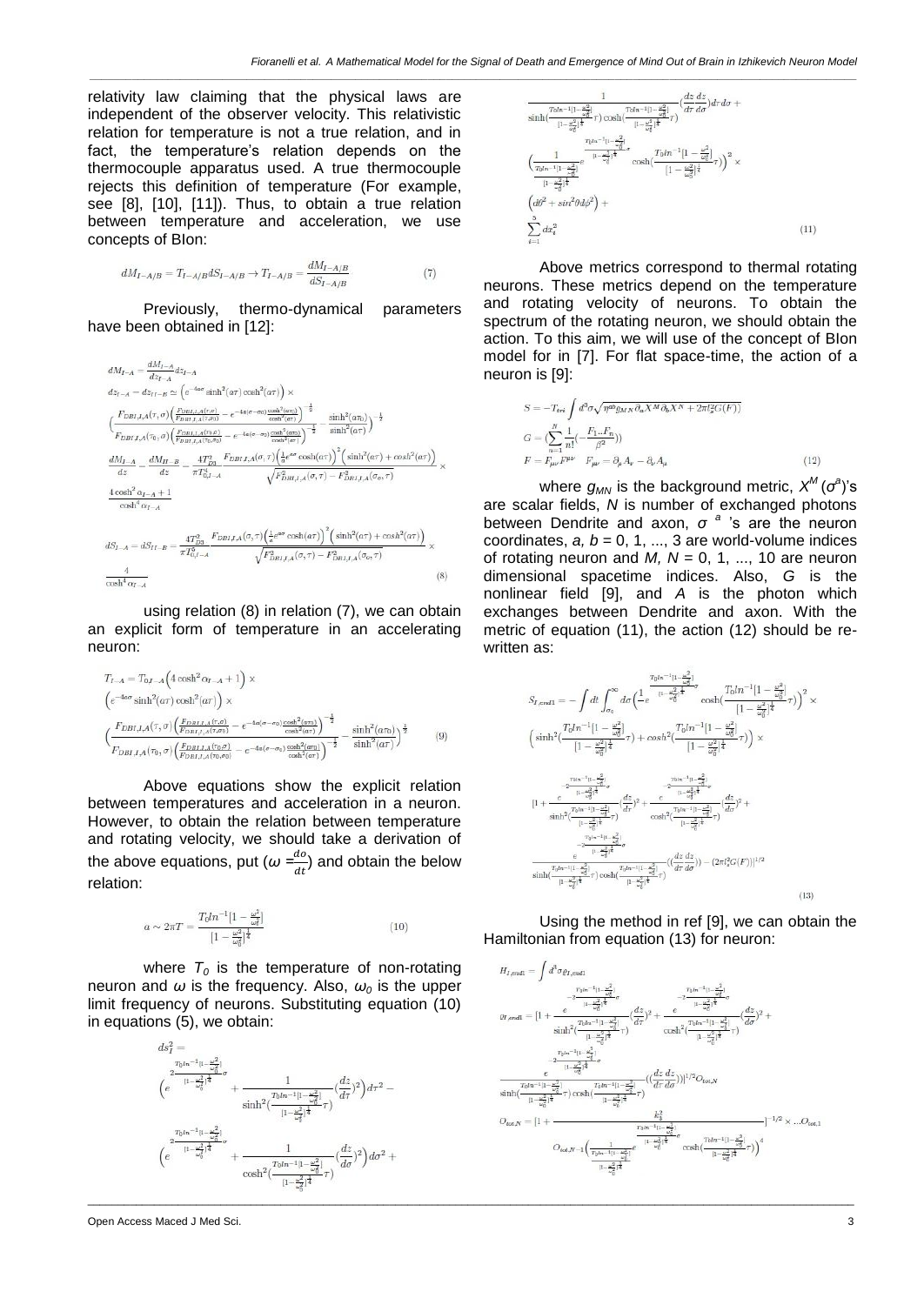$$
O_{tot,1} = [1 + \frac{k_2^2}{\sqrt{\frac{1}{\left(1 - \frac{\omega_0^2}{\omega_0^2}\right)^2}}e^{-\frac{k_2^2}{(1 - \frac{\omega_0^2}{\omega_0^2})^2}}\sigma_{\text{cosh}\left(\frac{T_0 ln^{-1}[1 - \frac{\omega_0^2}{\omega_0^2}]^2}{[1 - \frac{\omega_0^2}{\omega_0^2}]^{\frac{1}{4}}}\tau)\right)^4}
$$
(14)

Now, to obtain the Hamiltonian of neuron, we should use of below replacement:

$$
V + \frac{dV}{d\tau} = \frac{dz}{d\tau} \quad U + \frac{dU}{d\tau} = \frac{dz}{d\sigma} \tag{15}
$$

\_\_\_\_\_\_\_\_\_\_\_\_\_\_\_\_\_\_\_\_\_\_\_\_\_\_\_\_\_\_\_\_\_\_\_\_\_\_\_\_\_\_\_\_\_\_\_\_\_\_\_\_\_\_\_\_\_\_\_\_\_\_\_\_\_\_\_\_\_\_\_\_\_\_\_\_\_\_\_\_\_\_\_\_\_\_\_\_\_\_\_\_\_\_\_\_\_\_\_\_\_\_\_\_\_\_\_\_\_\_\_\_\_\_\_\_\_\_\_\_\_\_\_\_\_\_\_

By substituting equation (15) in equation (14), we obtain:



where *N* is the number of terminals of Dendrite and axon. Above equation shows that Hamiltonian of an oscillating neuron depends on the frequency and temperature. By increasing temperature, more photons are exchanged between neurons and energy of neurons increases. Also, by increasing the number of exchanged photons, frequency of system increases and Hamiltonian grows. Also, the above Hamiltonian depends on parameters of Izhikevich neuron model.

## *The dependency of Izhikevich Parameters on Temperature and Frequency in Bio-Bion*

In this section, we will obtain the exact dependency of parameters of Izhikevich neuron model on temperature and frequency. To this aim, we extract the wave equation from 10 equation (20):





Comparing equat  $s(17,18)$  with equation  $(1)$ , we obtain the explicit forms of parameters in Izhikevich model

$$
C = \frac{2^{\frac{T_{0}(\alpha_0^{-1} \{1\}}{\{1\}} - \frac{\alpha^2}{\alpha^2}\})}{\left[1 - \frac{\alpha^2}{\alpha^2}\right]^{\frac{1}{2}}} \rho \frac{2^{\frac{T_{0}(\alpha_0^{-1} \{1\}}{\{1\}} - \frac{\alpha^2}{\alpha^2}\})}{\sinh^2\left(\frac{T_{0}(\alpha_0^{-1} \{1\}}{\{1\}} - \frac{\alpha^2}{\alpha^2}\right)^{\frac{1}{2}}}T)}\right] O_{tot, N} + \left[ \frac{2^{\frac{T_{0}(\alpha_0^{-1} \{1\}}{\{1\}} - \frac{\alpha^2}{\alpha^2}\})^{\frac{1}{2}}}{\sinh^2\left(\frac{T_{0}(\alpha_0^{-1} \{1\}}{\{1\}} - \frac{\alpha^2}{\alpha^2}\right)^{\frac{1}{2}}}T}\right) \cosh\left(\frac{T_{0}(\alpha_0^{-1} \{1\}}{\{1\}} - \frac{\alpha^2}{\alpha^2}\right)^{\frac{1}{2}}}T\right) O_{tot, N}
$$
\n
$$
K = \frac{\partial}{\partial \tau} \Big[ \frac{e^{-\frac{T_{0}(\alpha_0^{-1} \{1\}}{\{1\}} - \frac{\alpha^2}{\{1\}})^{\frac{1}{2}}} - e^{-\frac{T_{0}(\alpha_0^{-1} \{1\}}{\{1\}} - \frac{\alpha^2}{\alpha^2}\})^{\frac{1}{2}}}{\sinh^2\left(\frac{T_{0}(\alpha_0^{-1} \{1\}}{\{1\}} - \frac{\alpha^2}{\alpha^2}\right)^{\frac{1}{2}}}T}\right) O_{tot, N}
$$
\n
$$
D = \Big[ \frac{2^{\frac{T_{0}(\alpha_0^{-1} \{1\}}{\{1\}} - \frac{\alpha^2}{\alpha^2}\})^{\frac{1}{2}}}{\sinh^2\left(\frac{T_{0}(\alpha_0^{-1} \{1\}}{\{1\}} - \frac{\alpha^2}{\alpha^2}\right)^{\frac{1}{2}}}T}\Big) O_{tot, N}
$$
\n
$$
S = \frac{\partial}{\partial \tau} \Big[ O_{tot, N} \Big( \frac{e^{-\frac{\alpha^2}{\{1\}} - \frac{\alpha^2}{\{1\}}}{\left(1 - \frac{\alpha^2}{\alpha^2}\right)^{\frac{1}{2}}}T}\Big) \Big]
$$

$$
V_{\tau} = \left(\frac{\partial}{\partial \tau} \left| \frac{\frac{T_{0}!n^{-1}[1-\frac{\sigma_{2}^{2}}{\sigma_{2}^{2}}]}{(1-\frac{\sigma_{2}^{2}}{\sigma_{2}^{2}})^{\frac{1}{4}}}\tau\right|^{2}}{\frac{1-\frac{\sigma_{2}^{2}}{\sigma_{2}^{2}}\left|\frac{1}{\sigma_{2}^{2}}\right|^{2}}\tau}\right) \frac{1}{\sinh\left(\frac{T_{0}!n^{-1}[1-\frac{\sigma_{2}^{2}}{\sigma_{2}^{2}}]^{2}}{(1-\frac{\sigma_{2}^{2}}{\sigma_{2}^{2}})^{\frac{1}{4}}}\tau\right)}\cosh\left(\frac{T_{0}!n^{-1}[1-\frac{\sigma_{2}^{2}}{\sigma_{2}^{2}}]^{2}}{\frac{1-\frac{\sigma_{2}^{2}}{\sigma_{2}^{2}}\left|\frac{1}{\sigma_{2}^{2}}\right|^{2}}\sigma}\right)
$$

$$
V_{\tau} = \left(\frac{\partial}{\partial \tau}\left|\frac{T_{0}!n^{-1}[1-\frac{\sigma_{2}^{2}}{\sigma_{2}^{2}}]^{2}}{\sinh\left(\frac{T_{0}!n^{-1}[1-\frac{\sigma_{2}^{2}}{\sigma_{2}^{2}}]^{2}}\tau\right)\cosh\left(\frac{T_{0}!n^{-1}[1-\frac{\sigma_{2}^{2}}{\sigma_{2}^{2}}]^{2}}{\frac{1-\frac{\sigma_{2}^{2}}{\sigma_{2}^{2}}\left|\frac{1}{\sigma_{2}^{2}}\right|^{2}}\tau\right)}\right)\frac{1}{\sinh^{2}\left(\frac{T_{0}!n^{-1}[1-\frac{\sigma_{2}^{2}}{\sigma_{2}^{2}}]^{2}}{(1-\frac{\sigma_{2}^{2}}{\sigma_{2}^{2}})^{\frac{1}{4}}}\tau\right)}^{-1}
$$

$$
a=\lvert\frac{e^{-2t_0!a^{-\frac{1}{2}}(1-\frac{u^2}{a^2_0})}}{\cosh^2(\frac{Tbtn^{-1}[1-\frac{u^2}{a^2_0}] }{(1-\frac{u^2}{a^2_0})^4})\rvert\frac{\partial}{\partial \tau}O_{tot,V}\rvert}
$$

 $(19)$ 

Above equation indicates that all parameters of Izhikevich Neuron model could be produced in a Bio-BIon. Also, the exact form of these parameters and type of their dependency on frequency and temperature could be determined in a Bio-BIon.

Figure 2 shows the Membrane potential of Izhikevich Neuron model, which is produced in a Bio-BIon. This shape is very the same with results in [1], [2]. Neuron acts 13 like a Bio-BIon and transmits photons, Sodium and other charged particles which carry information.

\_\_\_\_\_\_\_\_\_\_\_\_\_\_\_\_\_\_\_\_\_\_\_\_\_\_\_\_\_\_\_\_\_\_\_\_\_\_\_\_\_\_\_\_\_\_\_\_\_\_\_\_\_\_\_\_\_\_\_\_\_\_\_\_\_\_\_\_\_\_\_\_\_\_\_\_\_\_\_\_\_\_\_\_\_\_\_\_\_\_\_\_\_\_\_\_\_\_\_\_\_\_\_\_\_\_\_\_\_\_\_\_\_\_\_\_\_\_\_\_\_\_\_\_\_\_\_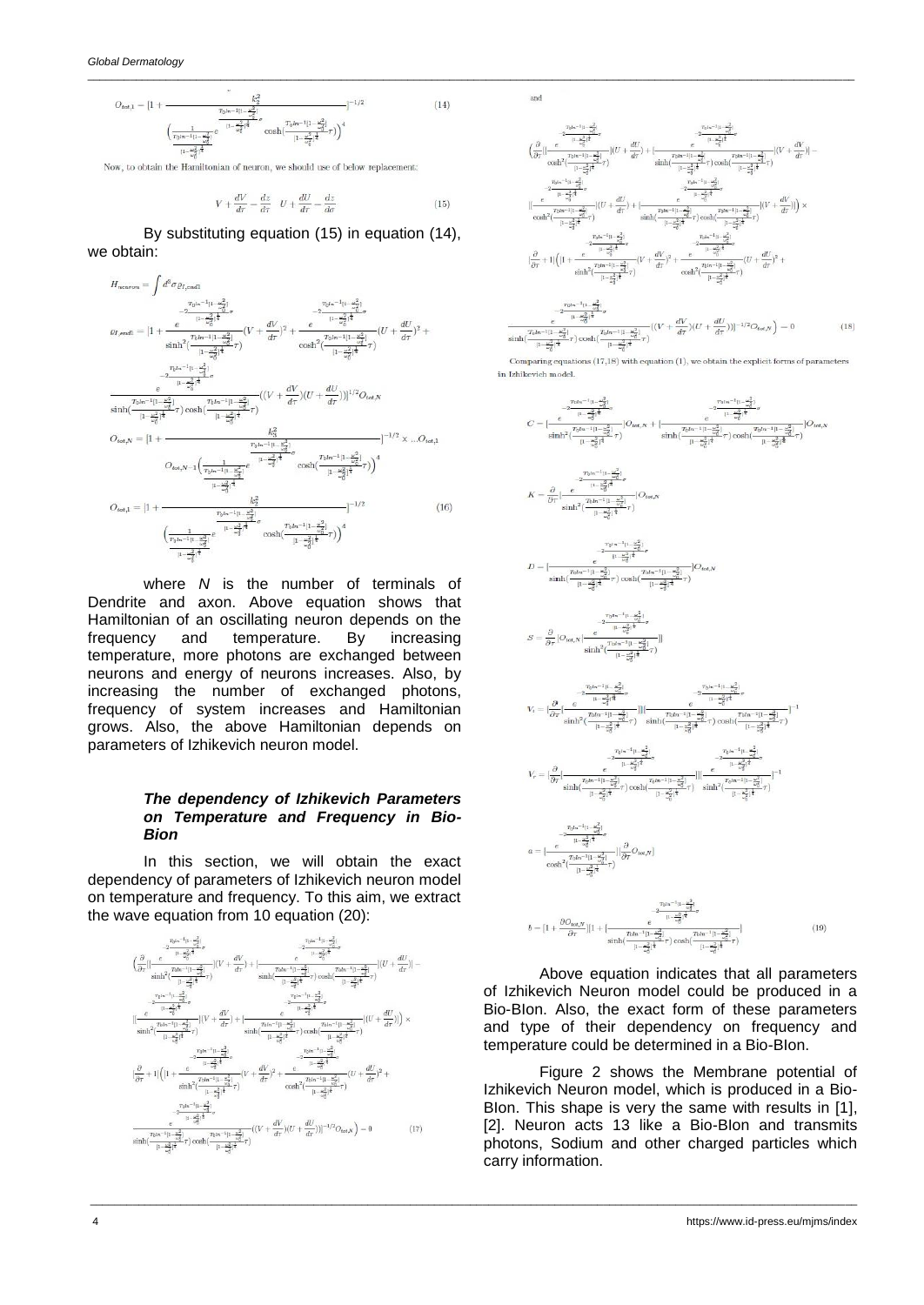

*Figure 2: Membrane potential of Izhikevich Neuron model in a Bio-BIon*

### *Signal of Death in Izhikevich Neuron Model*

In this section, we will show that neurons can join to each other and produce a stable system. In these conditions, Hamiltonian of the system tends to a constant number, and no information is transferred. First, we rewrite equation (20) as:

$$
H_{\text{neuron}} = \int d\tau \int d^{3} \sigma \varrho_{I, \text{end}} = \int d\tau \int d^{3} \sigma Q(\tau, \sigma) O_{\text{tot}, 1} \dots O_{\text{tot}, N}
$$
\n
$$
= \int d\tau \int d^{3} \sigma Q(\tau, \sigma) O_{\text{tot}, 1} \dots O_{\text{tot}, N}
$$
\n
$$
= \int d\tau \int d^{3} \sigma Q(\tau, \sigma) O_{\text{tot}, 1} \dots O_{\text{tot}, N}
$$
\n
$$
= \int d\tau \int d^{3} \sigma Q(\tau, \sigma) O_{\text{tot}, 1} \dots O_{\text{tot}, N}
$$
\n
$$
= \int d^{3} \tau \int d^{3} \sigma Q(\tau, \sigma) O_{\text{tot}, 1} \dots O_{\text{tot}, N}
$$
\n
$$
= \int d^{3} \tau \int d^{3} \tau \int d^{3} \tau = \int d^{3} \tau \int d^{3} \tau = \int d^{3} \tau \int d^{3} \tau = \int d^{3} \tau \int d^{3} \tau = \int d^{3} \tau
$$
\n
$$
= \int d^{3} \tau \int d^{3} \tau = \int d^{3} \tau \int d^{3} \tau = \int d^{3} \tau = \int d^{3} \tau = \int d^{3} \tau = \int d^{3} \tau = \int d^{3} \tau = \int d^{3} \tau = \int d^{3} \tau = \int d^{3} \tau = \int d^{3} \tau = \int d^{3} \tau = \int d^{3} \tau = \int d^{3} \tau = \int d^{3} \tau = \int d^{3} \tau = \int d^{3} \tau = \int d^{3} \tau = \int d^{3} \tau = \int d^{3} \tau = \int d^{3} \tau = \int d^{3} \tau = \int d^{3} \tau = \int d^{3} \tau = \int d^{3} \tau = \int d^{3} \tau = \int d^{3} \tau = \int d^{3} \tau = \int d^{3} \tau = \int d^{3} \tau = \int d^{3} \tau = \int d^{3} \tau = \int d^{3} \tau = \int d^{3} \tau = \int d^{3} \tau = \int d^{3} \tau = \int d^{3} \tau = \int d^{3} \tau = \int d^{3} \tau = \int d^{3
$$

Some of the neurons oscillate reverse to some others and emit some photons with opposite momentums. We can sum over Hamiltonians of all neurons:

$$
H_{System} = \left[\sum_{m=1}^{M} H_{neuron,r,\sigma} + \sum_{n=1}^{N} H_{neuron,-r,-\sigma}\right] = \int d\tau \int d^3\sigma \left[\sum_{m=1}^{M} \varrho_I_{endl,M} + \sum_{n=1}^{N} \varrho_I_{endl,N}\right] =
$$

$$
\int d\tau \int d^3\sigma Q(\tau,\sigma) O_{tot,1} \dots O_{tot,N} + \int d\bar{\tau} \int d^3\sigma Q(\bar{\tau},\sigma) O_{tot,1} \dots O_{tot,N}
$$

$$
\int d\tau \int \sum [dO_{tot,M} \dim \frac{K^2}{K^2 + (O_{tot,M} - O_{tot,M})^2}] = \int d\tau \int \sum [dO_{tot,bd} \delta(O_{tot,bd} - O_{tot,M})] = 1 \quad (21)
$$

Above equation shows that Hamiltonian of the neuronic system may be a constant number. In these conditions, this system is strongly stable, and there isn't any equation of state. This means that information couldn't be transformed and thus, the system has been dead.

# *Birds Without Brain In Izhikevich Neuron Model: Emergence Of Mind Out Of Brain*

Until now, we have considered some conditions that Hamiltonian of the total system tends to one. To prevent this state, we can remove some neurons of the system. For example, in a system

which includes brain and spinal cord, we can remove neurons of the brain. As a result, equation (21) can be re-written as:

$$
H_{System} = H_{brain} + H_{spinalcord} = 1
$$
  
\n
$$
\implies H_{spinalcord} = 1 - H_{brain}
$$
  
\n
$$
H_{brain} = \left[\sum_{m=1}^{M} H_{neuron,\tau,\sigma}\right]
$$
  
\n
$$
H_{spinalcord} = \sum_{n=1}^{N} H_{neuron,\tau,-\sigma} = \int d\tau \int d^{3}\sigma \left[\sum_{m=1}^{M} \varrho_{t,end, M} + \sum_{n=1}^{N} \varrho_{t,end, N}\right] \tag{22}
$$

Above equation shows that Hamiltonian of the spinal cord depends on the Hamiltonian of the brain. Thus, after cutting the brain, the spinal cord could do some activities of brain-like minding.

# **Discussion**

In this research, we have shown that neurons in the Izhikevich Neuron model may join to each other, and the total Hamiltonian of the system tends to a constant number. For some exchanged waves, transferring of information between neurons is stopped, and the system of neuron acts as a dead system. These waves are known as the waves of death. Also, we have considered the 15 origins of these waves and Izhikevich Neuron model in a Bio-Bion system. This system was constructed from a page of Dendrite, a page of axon's terminals and a tube of Schwann cells, axon and Myelin Sheath that connects them. Evolutions of parameters of Izhikevich Neuron model like membrane capacitance, resting membrane potential and instantaneous threshold potential depend on temperature and frequency of Bio-Bion. Our calculations in Izhikevich Neuron model show that before death, a signal is emerged in the brain and suggest to all parts of bod to stop their activities. If we remove this signal, other parts of the body could continue to their activities. To show this in experiments, we cut the brain of some birds suddenly and observe that their other parts of bodies continue to activity for a long time and we hope that control their life for more times. Also, until now, scientists believed that by cutting the brain, the mind is disappeared. However, our calculations show that Hamiltonian of the spinal cord depends on the Hamiltonian of the brain. Thus, after cutting the brain, the spinal cord could do some activities of brain-like minding. Also, our experiments show that birds without a brain can determine the best way to escape or passing barriers. This means that other neurons out of the brain have also a role in imaging.

# **References**

\_\_\_\_\_\_\_\_\_\_\_\_\_\_\_\_\_\_\_\_\_\_\_\_\_\_\_\_\_\_\_\_\_\_\_\_\_\_\_\_\_\_\_\_\_\_\_\_\_\_\_\_\_\_\_\_\_\_\_\_\_\_\_\_\_\_\_\_\_\_\_\_\_\_\_\_\_\_\_\_\_\_\_\_\_\_\_\_\_\_\_\_\_\_\_\_\_\_\_\_\_\_\_\_\_\_\_\_\_\_\_\_\_\_\_\_\_\_\_\_\_\_\_\_\_\_\_

1. Izhikevich EM. Simple model of spiking neurons. IEEE Transactions on neural networks. 2003; 14(6):1569-72. <https://doi.org/10.1109/TNN.2003.820440> PMid:18244602